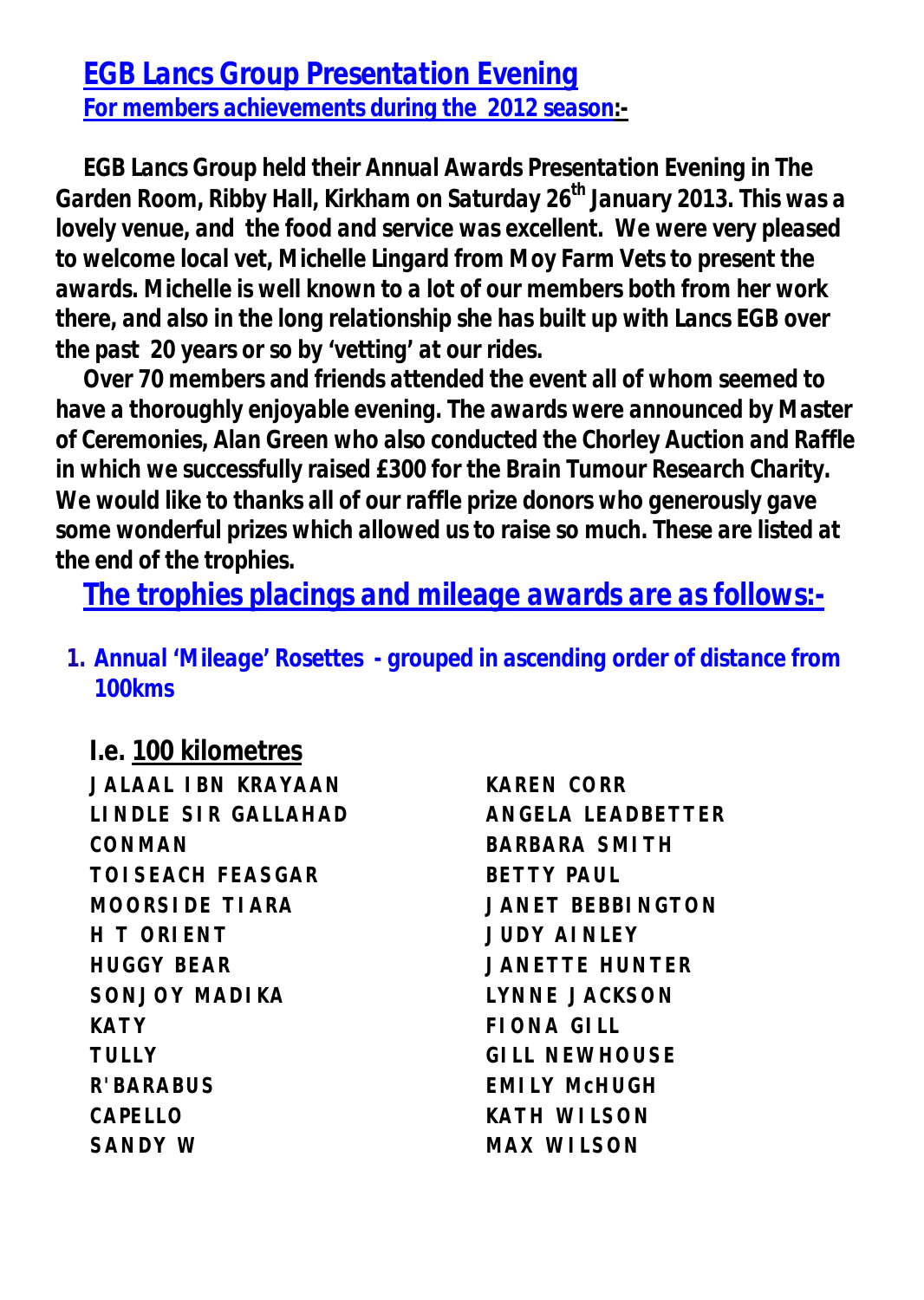## *200 kilometres*

**BARNEY BEAR AMY EDMONDSON DAYLIGHT RICH PAULINE McCARTNEY WEEPING WILLOW GLENDA GRIFFIN N L NAVASSA LINDA EARNSHAW SHEDYKTA LYNNE JACKSON KHALIFA BJ JACKIE LLOYD HAMRA BINT KRAYAAN BOND HARDMAN DELFYW SQIGGLE KAREN CORR**

### *300 kilometres:*

**BADRAN RACHAEL ATKINSON ZAMEL KATE ATKINSON OAKTHWAITE SAMARA KATE ATKINSON DOROCINA VALIANT BE CAROL EDMONDSON MOLLIES MELODY HANNA WRIGHT CAERBRENNIN PRIMA DONNA HELEN FOX**

### *4oo kilometres:*

#### *500kilometres:*

**RASSAM ANNE BOOTH VANASH KATE ATKINSON**

# *600 Kilometres*

*700 Kilometres* **PETERBROOK SUNSET SURPRISE CAROLYN CUMMINGS**

**MIDNIGHT I JENNIFER RAND APRIL I JENNIFER RAND**

**MOON MAGICIAN SUE TAYLOR-GREEN**

**TOMMY DIANE HUDSON**

**MARADAY MYSTERON LINDA COWPERTHWAITE**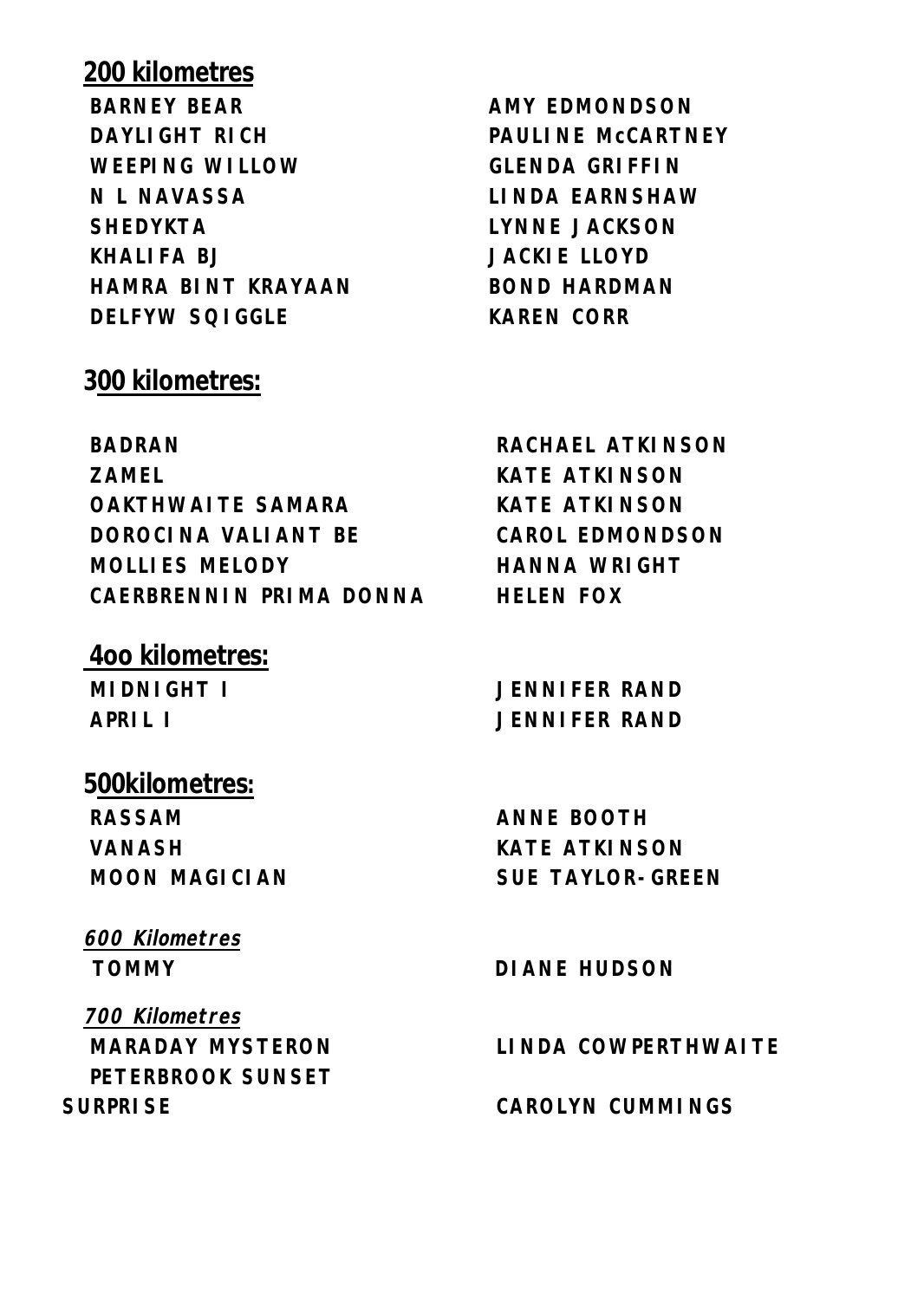*and the highest distance this year – a total of over 900 kilometres achieved by….*

**ZIM NAZKA ridden by JACKIE LLOYD**

## *2. CUMULATIVE ROSETTES - lifetime mileages in ascending order of distance*

*1000 kilometres*

| <b>TOMMY</b>             | DI ANE HUDSON            | 1450   |
|--------------------------|--------------------------|--------|
| LINDLE SIR GALLAHAD      | ANGELA LEADBETTER        | 1049   |
| DAYLIGHT RICH            | PAULINE MCCARTNEY        | 1066   |
| APRIL I                  | <b>JENNIFER RAND</b>     | 1088   |
| CAERBRENNIN PRIMA DONNA  | <b>HELEN FOX</b>         | 1108   |
| N L NAVASSA              | LINDA EARNSHAW           | 1149   |
| <b>2000 kilometres</b>   |                          |        |
| <b>MARADAY MYSTERON</b>  | LINDA COWPERTHWAITE 2708 |        |
| <b>ZIM NAZKA</b>         | <b>JACKIE LLOYD</b>      | 2184.5 |
| <b>3000 Kilometres</b>   |                          |        |
| <b>RASSAM</b>            | <b>ANNE BOOTH</b>        | 3267   |
| <b>VANASH</b>            | <b>KATE ATKINSON</b>     | 3158   |
| <b>TOI SEACH FEASGAR</b> | <b>BETTY PAUL</b>        | 3071.5 |
|                          |                          |        |

**AND AN AMAZING DISTANCE HERE......**

*7000 Kilometres*

**SHEDYKTA ridden by LYNNE JACKSON a total of 7175 kms**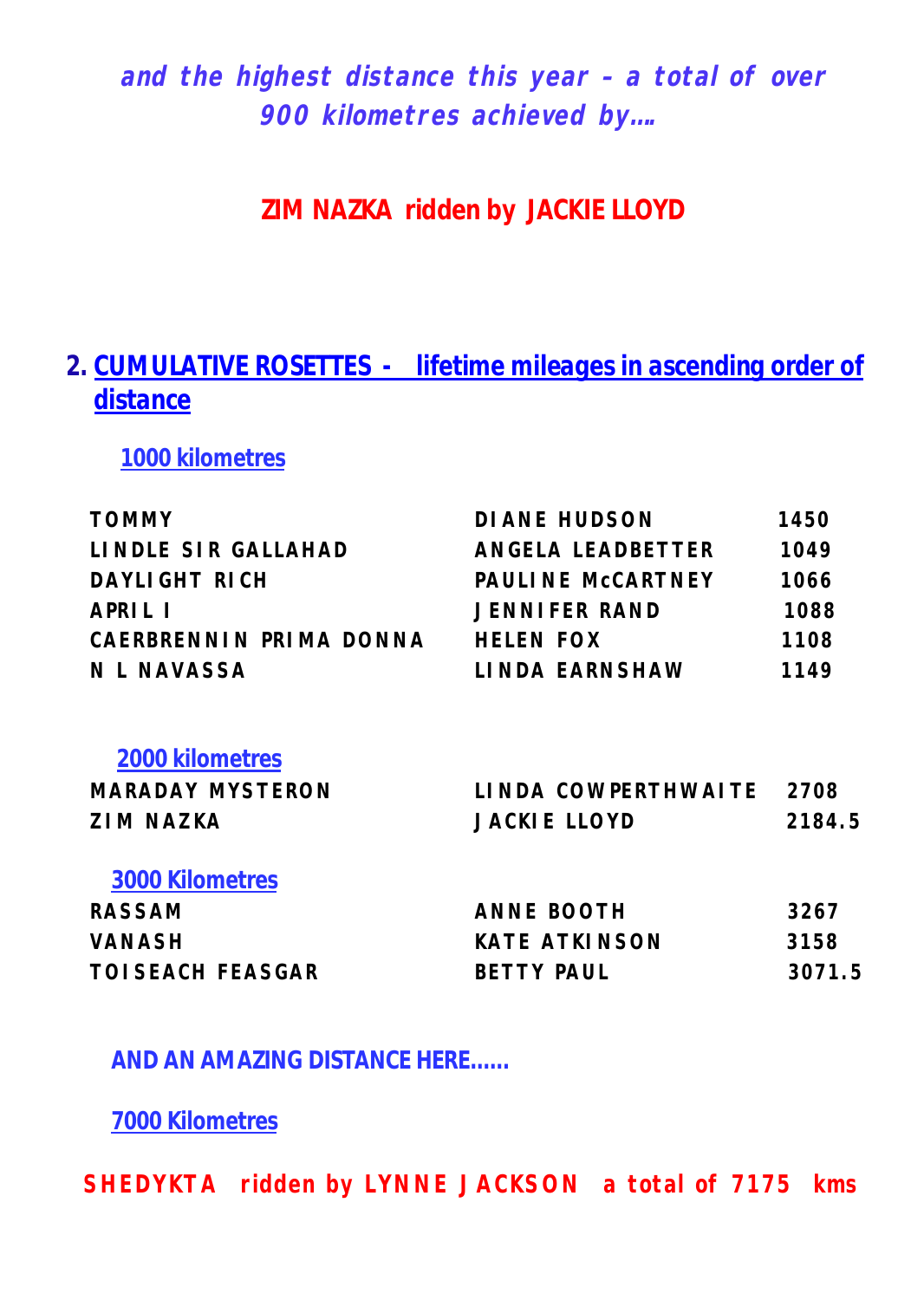# *TROPHIES FOR NON-COMPETITIVE RIDES*

*3. Lancashire Rosebud Trophy –* **awarded to the best Horse or Pony ridden by a Junior Rider completing the greatest number of Non-Competitive kilometres** 

 $1^{ST}$ **MOLLIES MELODY HANNA WRIGHT**  $2^{nd}$ **nd** SANDY W MAX WILSON *3rd* **CAERBRENNIN PRIMA DONNA HANNA WRIGHT**

*4. April Primrose –* **Awarded to the Veteran Rider who is 60 years of age and older who has successfully completed the greatest number of kms in Pleasure Rides**

- $1^{ST}$ **JENNY RAND**
- **2 nd LINDA EARNSHAW**
- **3rd BETTY PAUL**
- **4th ANGELA LEADBETTER**
- **5th BARBARA SMITH**

*5. Pendle Salver –* **to the best Veteran non-competitive Horse or Pony, which is 18 years of age and older which has successfully completed the greatest number of kms in EGB Lancs Group Rides**

- $1^{ST}$ **ST MOLLIES MELODY HANNAH WRIGHT**
- $2^{ND}$
- $3<sup>RD</sup>$ **TOI SEACH FEASGAR BETTY PAUL**
- $4^{\text{TH}}$
- **5TH HUGGY BEAR JANETTE HUNTER**
- *6*
- *7*

**ND SHEDYKTA LYNNE JACKSON TH KATY FIONA GILL** *th* **CAPELLO KATH WILSON** *th* **CALEAN JOY CAROLYN CUMMINGS**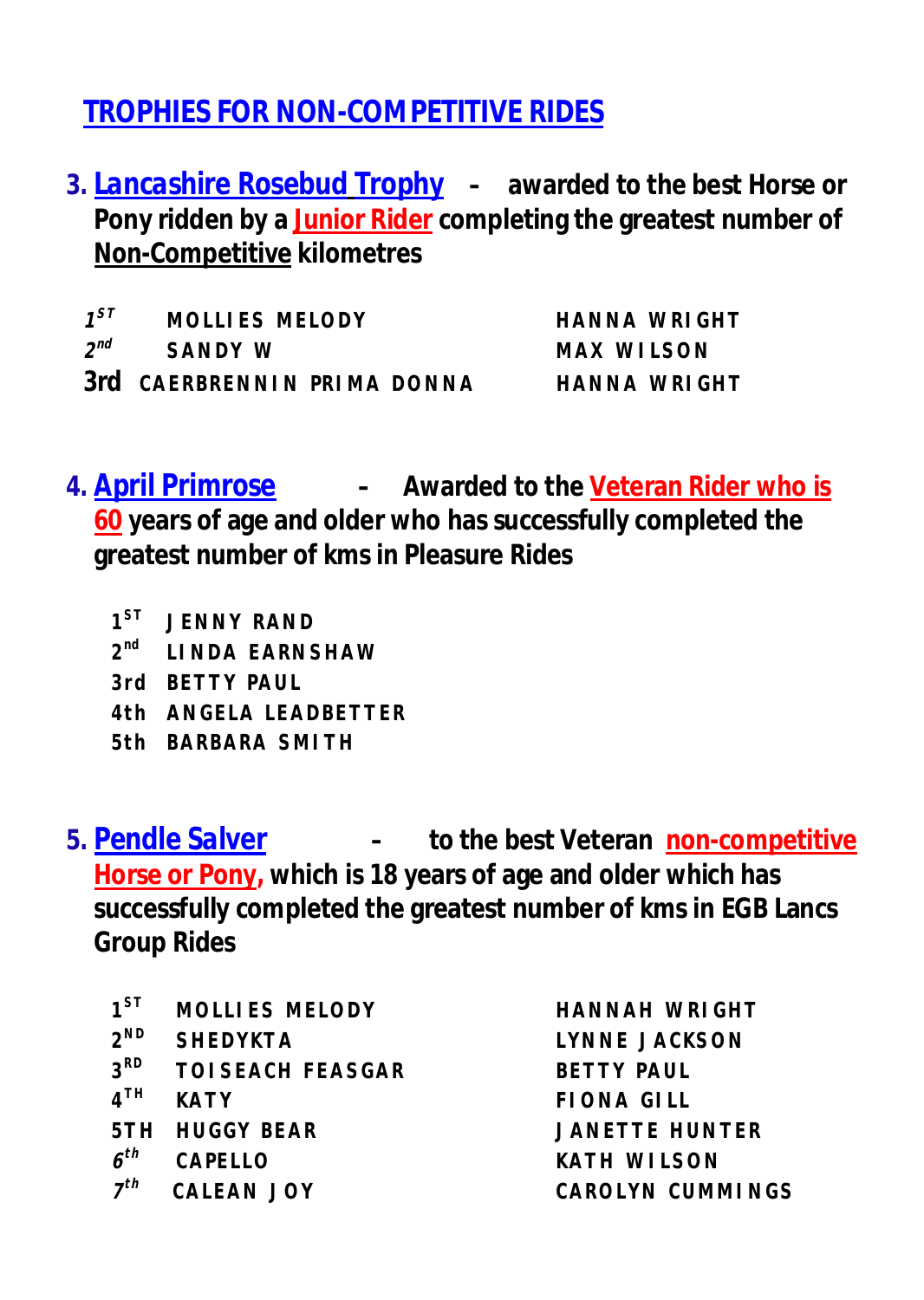*6. Arab Cup –* **Awarded to the best Horse or Pony registered with the Arab Horse Society as a Pure, Part-bred or Anglo Arab, which has successfully completed the greatest number of non-competitive kms in EGB Lancs Group Rides**

| $1^{ST}$        | HAMRA BINT KRAYAN   | <b>BOND HARDMAN</b>  |
|-----------------|---------------------|----------------------|
| $2^{ND}$        | KHALIFA BJ          | <b>JACKIE LLOYD</b>  |
| 3 <sup>RD</sup> | N.L.NAVASSA         | LINDA EARNSHAW       |
| 4 <sup>TH</sup> | <b>SHEDYKTA</b>     | <b>LYNNE JACKSON</b> |
| 5 <sup>TH</sup> | LINDLE SIR GALLAHAD | <b>HANNAH SCOTT</b>  |
| 6 <sup>TH</sup> | HT ORIENT           | <b>JUDY AINLEY</b>   |
|                 |                     |                      |

**7.** *The Ellie Trophy* **donated by Janet Bebbington which is awarded to the horse or pony in its first season of rides taking place in pleasure rides only.**

| 1 <sup>st</sup> | DELFYW SOUIGGLE            | <b>KAREN CORR</b>    |
|-----------------|----------------------------|----------------------|
| $2^{ND}$        | HAMRA BINT KRAYAN          | <b>BOND HARDMAN</b>  |
|                 | 3 <sup>RD</sup> KHALIFA BJ | <b>JACKIE LLOYD</b>  |
|                 | $4TH$ TULLY                | <b>GILL NEWHOUSE</b> |
|                 | 5TH CAPELLO                | <b>KATH WILSON</b>   |
|                 | $6TH$ SANDY W              | <b>MAX WILSON</b>    |

**8.** *The Pepper D Trophy* **Donated By Sarah Webster for the horse or pony which is not pure, part or anglo arab taking part in pleasure rides only:**

| $1^{\text{St}}$ APRII 1                                    | <b>JENNY RAND</b> |
|------------------------------------------------------------|-------------------|
| 2 <sup>Nd</sup> CAERBRENNIN PRIMA DONNA HELEN FOX          |                   |
| 3 <sup>R</sup> PETERBROOK SUNSET SURPRISE CAROLYN CUMMINGS |                   |
| $4^{\text{Th}}$ MI DNI GHT 1                               | <b>JENNY RAND</b> |
| 5 <sup>TH</sup> MOLLI ES MELODY                            | HANNAH WRIGHT     |
| 6 <sup>TH</sup> DELFYW SOUIGGLE                            | <b>KAREN CORR</b> |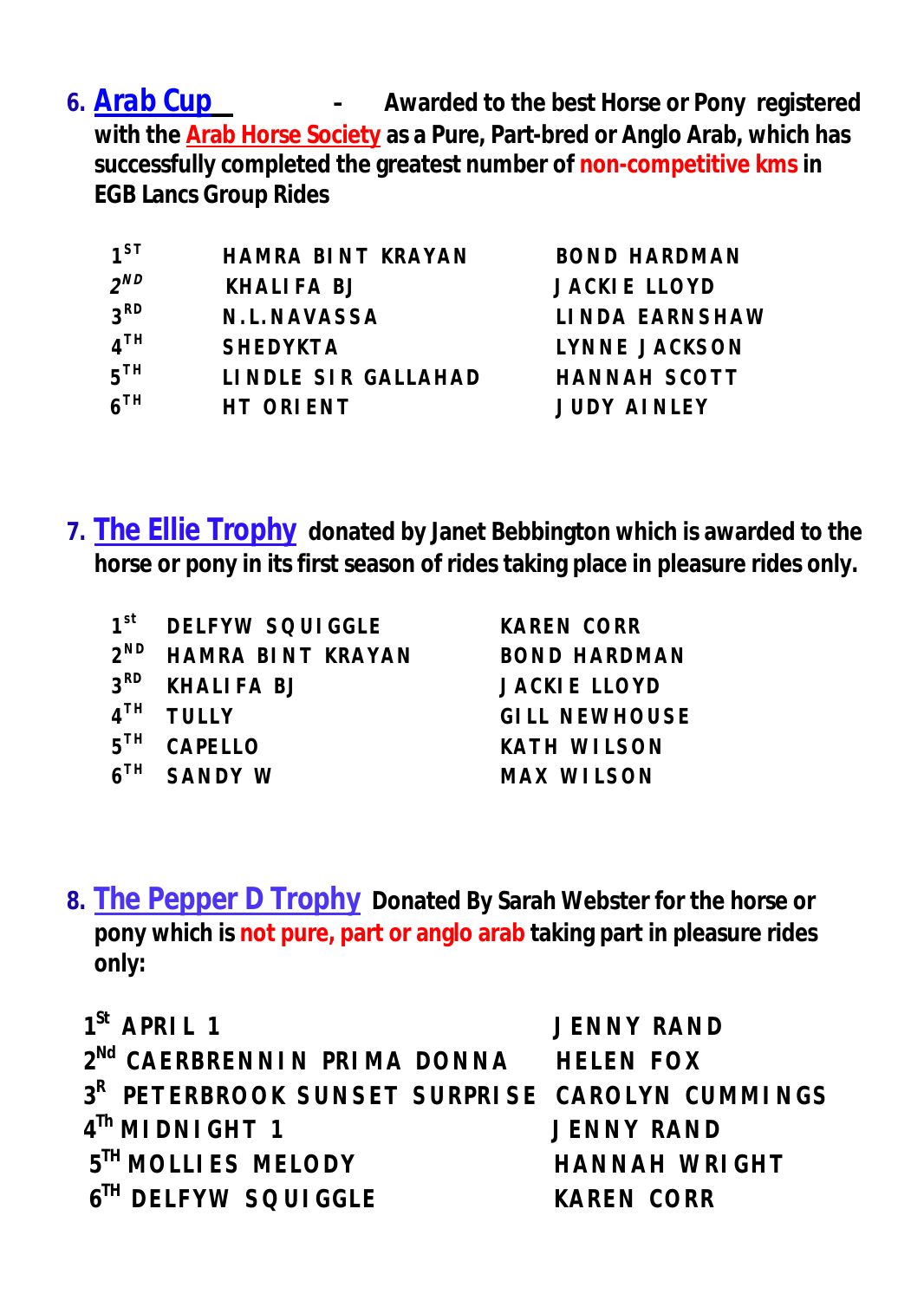*9. Lancashire Rose Trophy –* **Awarded to the Horse or Pony ridden by a Senior Rider, which has successfully completed the greatest number of non-competitive kms .**

| $1^{ST}$        | APRIL 1                                     | <b>JENNY RAND</b>     |
|-----------------|---------------------------------------------|-----------------------|
| $2^{ND}$        | PETERBROOK SUNSET SURPRISE CAROLYN CUMMINGS |                       |
| 3 <sup>RD</sup> | MIDNIGHT I                                  | <b>JENNY RAND</b>     |
| 4 <sup>TH</sup> | CAERBRENNIN PRIMA DONNAH                    | <b>HELEN FOX</b>      |
| 4 <sup>TH</sup> | <b>DELFYW SQUIGGLE</b>                      | <b>KAREN CORR</b>     |
| 5 <sup>TH</sup> | <b>WEEPING WILLOW</b>                       | <b>GLENDA GRIFFIN</b> |
| 6 <sup>th</sup> | HAMRA BINT KRAYAN                           | <b>BOND HARDMAN</b>   |

## TROPHIES WHICH ARE APPLICABLE TO BOTH COMPETITIVE AND NON-**COMPETITIVE RIDES :-**

10. *Tarka Trophy* – for the best piebald or skewbald Horse or Pony, which **has successfully completed the greatest number of kms in all classes of EGB Lancs approved competitive and non- competitive rides**

| 1 <sup>ST</sup> DELFYW SQUIGGLE |
|---------------------------------|
| 2 <sup>ND</sup> WEEPING WILLOW  |

**KAREN CORR ND WEEPING WILLOW GLENDA GRIFFIN**

- **11.***Winston Memorial Trophy* **– Awarded to the rider new to Long Distance Riding in their first registered season, who has successfully completed the greatest number of kms in all classes of EGB competitive and non-competitive rides**
	- $1<sup>st</sup>$ **st EMILY MCHUGH**
	- $2^{ND}$ **KATH WILSON**
	- **3 MAX WILSON**
	- **4 TZZY WILSON**
	- **5 TH SARAH BAMBER**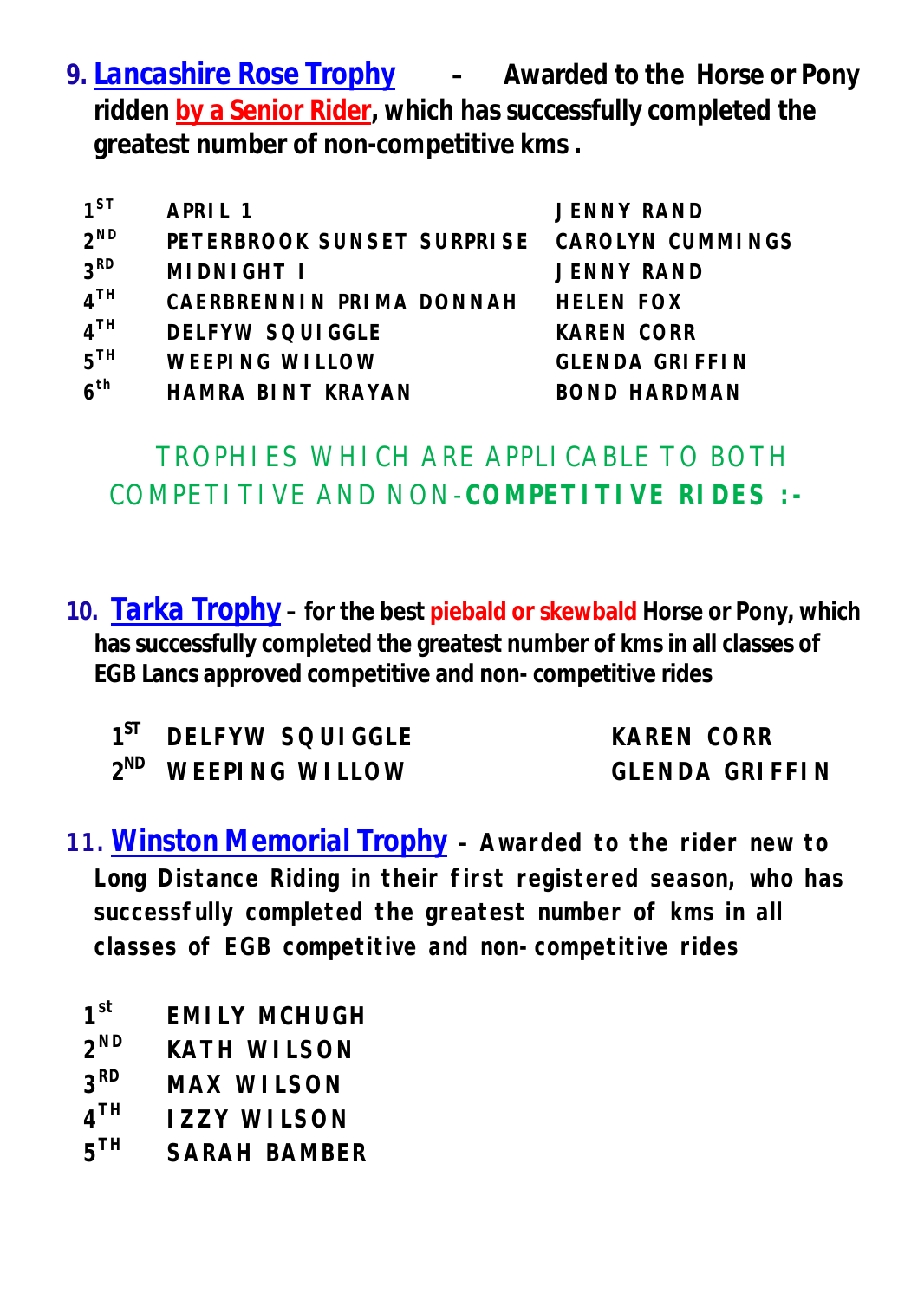**The Pairs Awards, to be eligible for both of these the riders must have registered the pair with the trophy secretary by 31 May of the competitive season.....**

*12. Brittannia Double -* **Awarded to the best pair consisting of one competitive horse/pony and one non-competitive horse/pony, gaining the highest combination of points and kilometers (competitive horse listed first of the pair)**

- **1 st ZIM NAZKA & APRIL 1**
- **2 nd PETERBROOK SUNSET SURPRISE & HT ORIENT**
- **3 rd MOON MAGICIAN & DAYLIGHT RICH**
- **4 TH JALAAL IBN KRAYAAN & HAMRA IBN KRAYAAN**

*13. Chanel Pairs: -* **Awarded to the pair of competitive Horses or Ponies, gaining the highest combined number of points in any division of EGB competitive rides. One Horse/Pony to have only completed rides of 45km and under and the other only rides of greater than 45 km will be included. ( Longest distance horse first of pair)**

 $1<sup>st</sup>$ **st ZIM NAZKA & MIDNIGHT 1**

 $2^{nd}$ **nd MARADAY MYSTERON & MOON MAGICIAN**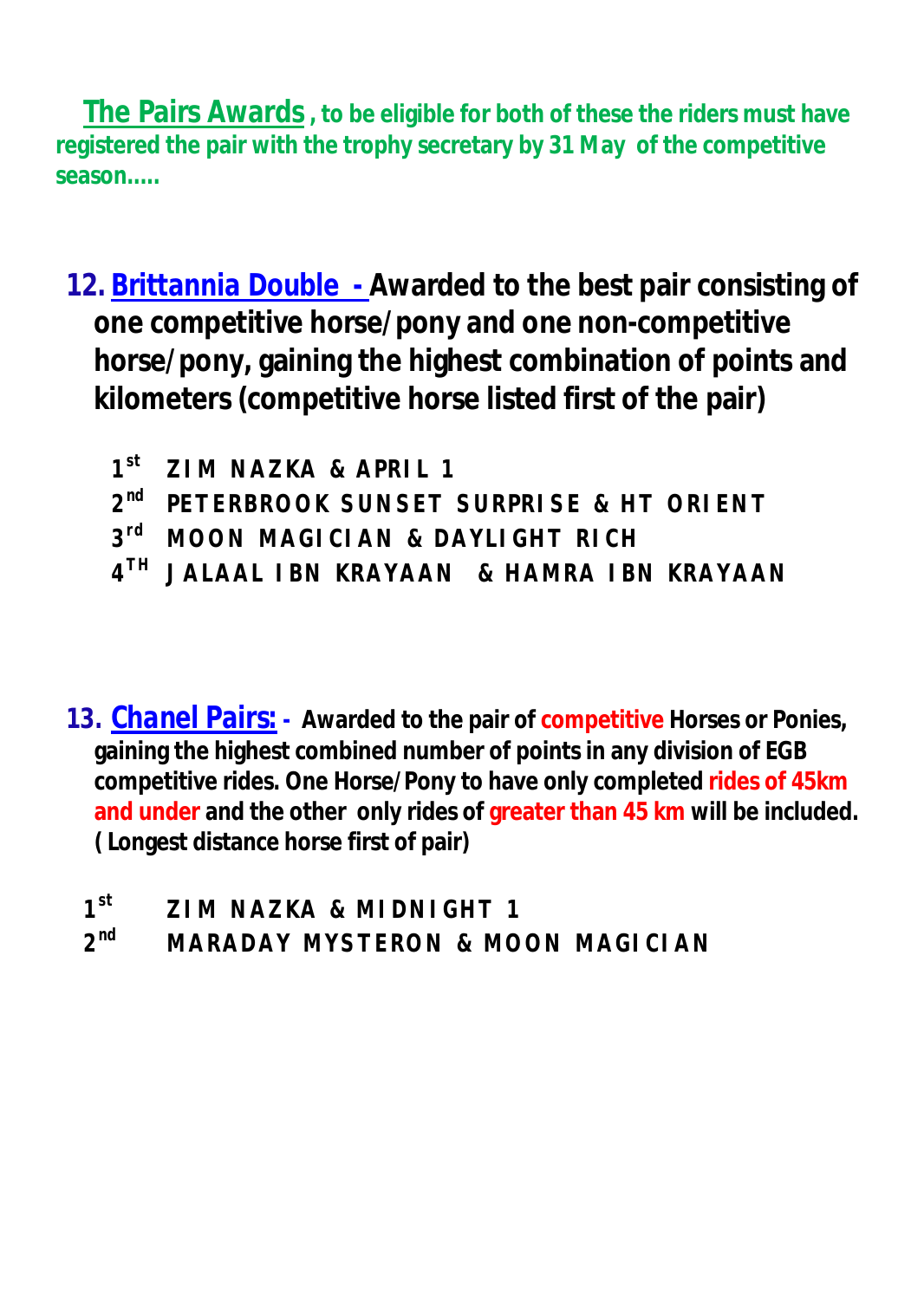*The Competitive Trophies…………*

*14. Young Rider Trophy –* **Awarded to the best competitive Horse or Pony gaining highest number of points when ridden by a Young Rider, aged 14 to 21years old** 

| $1^{ST}$ 7 AMEL                                 | <b>KATE ATKINSON</b> |
|-------------------------------------------------|----------------------|
| 2 <sup>ND</sup> OAKTHWAITE SAMARA KATE ATKINSON |                      |
| 3 <sup>RD</sup> BADRAN                          | <b>KATE ATKINSON</b> |
| 4 <sup>th</sup> BARNEY BEAR                     | <b>AMY EDMONDSON</b> |
| $5^{7}$ R'BARABUS                               | <b>EMILY MCHUGH</b>  |
| $6^{TH}$ VANASH                                 | <b>KATE ATKINSON</b> |

*15. Helme Trophy – Awarded to the best competitive Horse or Pony gaining the highest number of points when ridden by a junior rider ages 8 to 13 years old in graded rides only*

 $1^{ST}$ 

SANDY W **MAX WILSON** 

*16. Willowsweet Trophy –* **Awarded to the best competitive Horse or Pony, seven years of age and under , gaining the highest number of points in all types of EGB competitive rides.** 

 $1^{51}$  $2^{ND}$ 

**ST R'BARABUS EMILY MCHUGH ND SANDY W MAX WILSON**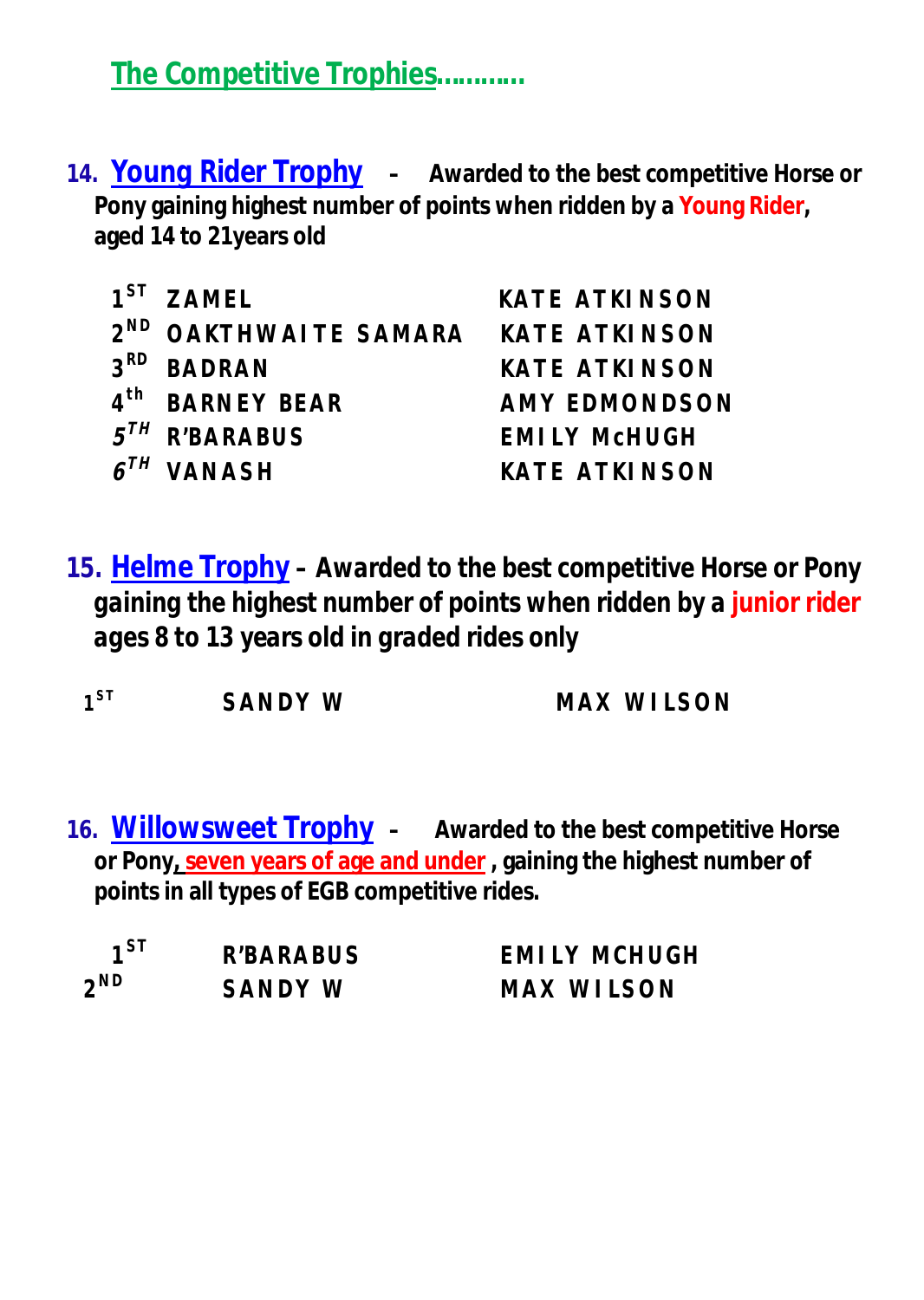*17. Collee Memorial –* **Awarded to the best competitive Veteran Horse or Pony who is 16 years of age and older gaining the highest number of points in all types of EGB competitive rides.** 

**1 STPETERBROOK SUNSET SURPRISE CAROLYN CUMMINGS**  $2^{ND}$ **ND MOON MAGICIAN SUE TAYLOR-GREEN**

*18. AHS CUP – awarded to the best competitive Horse or Pony which is registered with the Arab Horse Society as a pure, part bred or anglo arab, which has gained the highest number of points in all classes of EGB competitive rides*

| 1 <sup>st</sup> | <b>ZIM NAZKA</b>        | <b>JACKIE LLOYD</b>  |
|-----------------|-------------------------|----------------------|
| $2^{nd}$        | <b>MARADAY MYSTARON</b> | LINDA COWPERTHWAITE  |
| $3$ rd          | OAKTHWAITE SAMARA       | KATE ATKINSON        |
| 4 <sup>th</sup> | <b>RASSAM</b>           | <b>ANNE BOOTH</b>    |
| 5 <sup>th</sup> | <b>BADRAN</b>           | RACHAEL ATKINSON     |
| 6 <sup>th</sup> | <b>7AMFI</b>            | <b>KATE ATKINSON</b> |

*19. Norah Trophy–* **Awarded to the best competitive Horse or Pony other than Pure, Part or Anglo Arabs either registered or not registered, gaining the highest number of points in all types of EGB competitive rides.** 

| 1 <sup>ST</sup> PETERBROOK SUNSET SURPRISE CAROLYN CUMMINGS |               |
|-------------------------------------------------------------|---------------|
| 2 <sup>ND</sup> TOMMY                                       | DI ANE HUDSON |
| 3 <sup>RD</sup> BARNEY BEAR                                 | AMY EDMONDSON |

*20. Novice Trophy - Awarded to the best competitive Horse or Pony gaining the highest number of points in it's first season registered as a novice horse /pony taking the slow track route only.*

| 1 <sup>ST</sup> R'BARABUS | EMILY MCHUGH |
|---------------------------|--------------|
| $2^{ND}$ CAPELLO          | KATH WILSON  |
| $3RD$ SANDY W             | MAX WILSON   |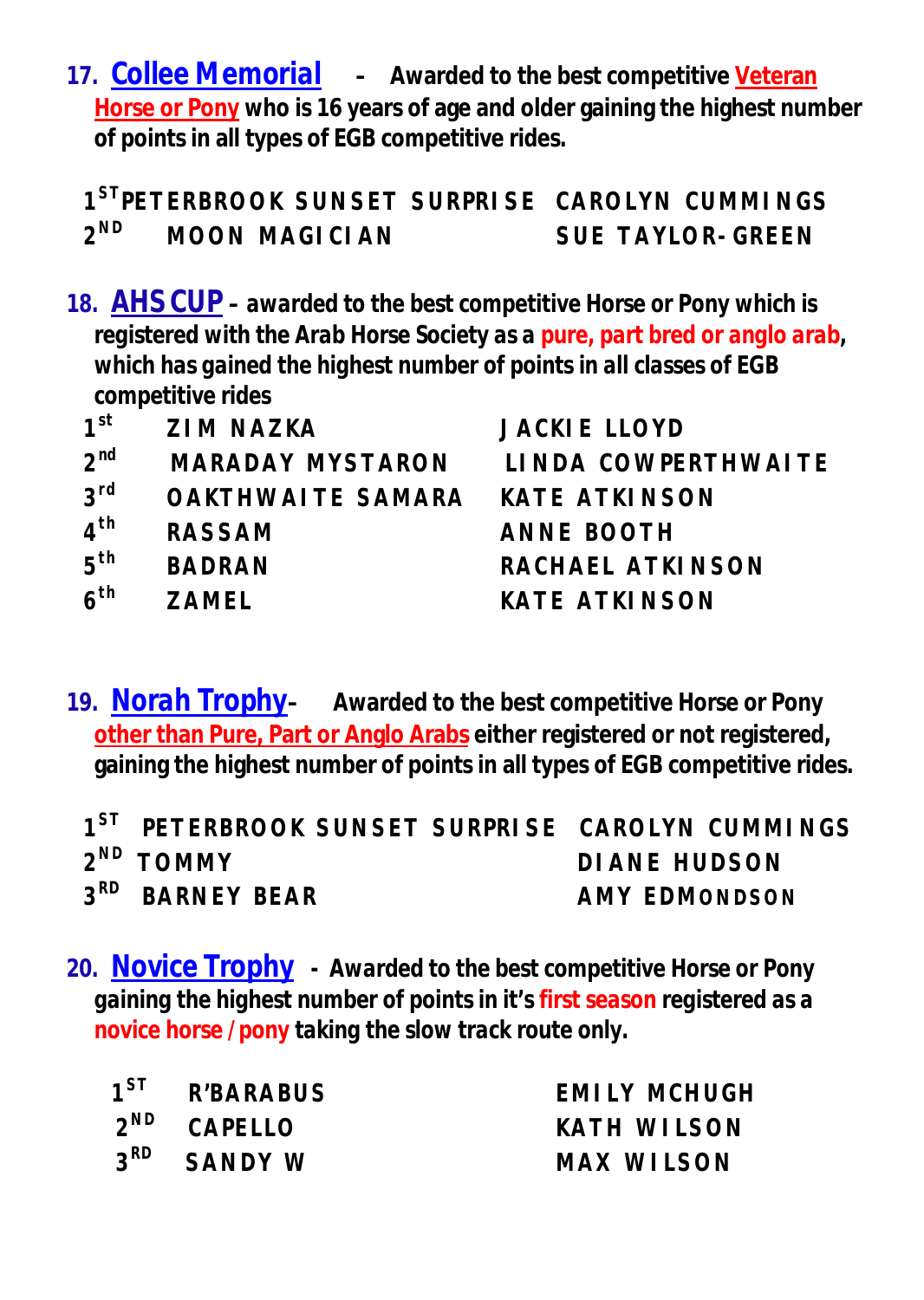*21. Cumbria Za Trophy - Awarded to the best competitive Horse or Pony gaining the highest number of points in rides of 45km and under only, when ridden by a senior rider.*

 $1<sup>st</sup>$ **st MOON MAGICIAN SUE TAYLOR-GREEN**  $2^{ND}$ **ND TOMMY DIANE HUDSON 3 RD RASSAM ANNE BOOTH**  $4<sup>th</sup>$ **th DOCINA VALIENT BE CAROL EDMONDSON 5 TH PETERBROOK SUNSET SURPRISE CAROLYN CUMMINGS**  $6^{TH}$ **THE INDIGHT I THE INSTANCE I** SENIV RAND

**22. Graded Ride Champion - Awarded to the best competitive Horse or Pony achieving the highest number of points in all EGB Graded Rides when ridden by a senior rider**

**1 STZIM NAZKA JACKIE LLOYD 2 NDPETERBROOK SUNSET SURPRISE CAROLYN CUMMINGS 3 ANNE BOOTH 4 THMOON MAGICIAN SUE TAYLOR-GREEN**   $6<sup>TH</sup>BADRAN$ **RACHAEL ATKINSON 5 THTOMMY DIANE HUDSON**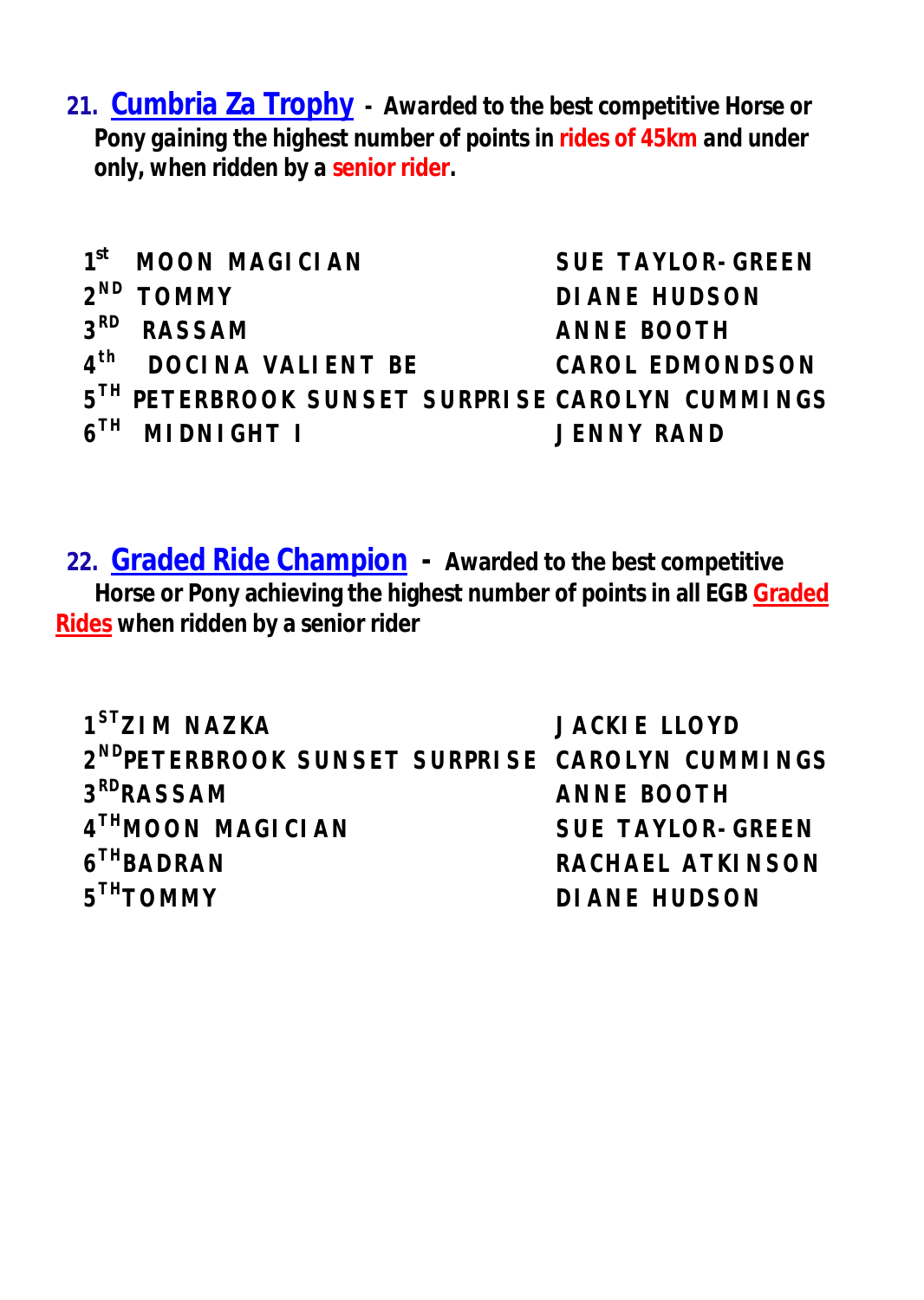*23. Endurance Champion –* **For the best Endurance Horse or Pony, gaining highest number of points in EGB Endurance Rides only (all ER classes) only.** 

| $f^t$ MARADAY MYSTARON    |
|---------------------------|
| 2nd OAKTHWAITE SAMARA     |
| $3rd$ ZAMEL               |
| 4 <sup>TH</sup> ZIM NAZKA |
| 5th BADRAN                |
| 6th RASSAM                |

*st* **MARADAY MYSTARON LINDA COWPERTHWAITE** *KATE ATKINSON KATE ATKINSON* **JACKIE LLOYD 5th BADRAN RACHAEL ATKINSON 6th RASSAM ANNE BOOTH**

**Please note that Maraday Mysteron was also placed 1 st in the FEI International endurance rankings!!! This was an outstanding achievement** *And the overall champion for 2012*

*24. Highpoint Champion – awarded to the overall champion competitive Horse or Pony gaining the highest number of points achieved in any type of EGB competitive ride.*

**1**<sup>ST</sup> **ST ZIM NAZKA JACKIE LLOYD 2 ND MARADAY MYSTARON LINDA COWPERTHWAITE 3 RD OAKTHWAITE SAMARA KATE ATKINSON 4 TH RASSAM ANN BOOTH**  $5<sup>TH</sup>$  BADRAN **RACHAEL ATKINSON**  $6^{TH}$  ZAMEL **TH ZAMEL KATE ATKINSON 7 TH PETERBROOK SUNSET SURPRISE CAROLYN CUMMINGS**  $8^{TH}$  VANASH **TH VANASH RACHAEL ATKINSON 9 th MOON MAGICIAN SUE TAYLOR-GREEN 10THTOMMY DIANE HUDSON**

*As usual we have a few other awards…*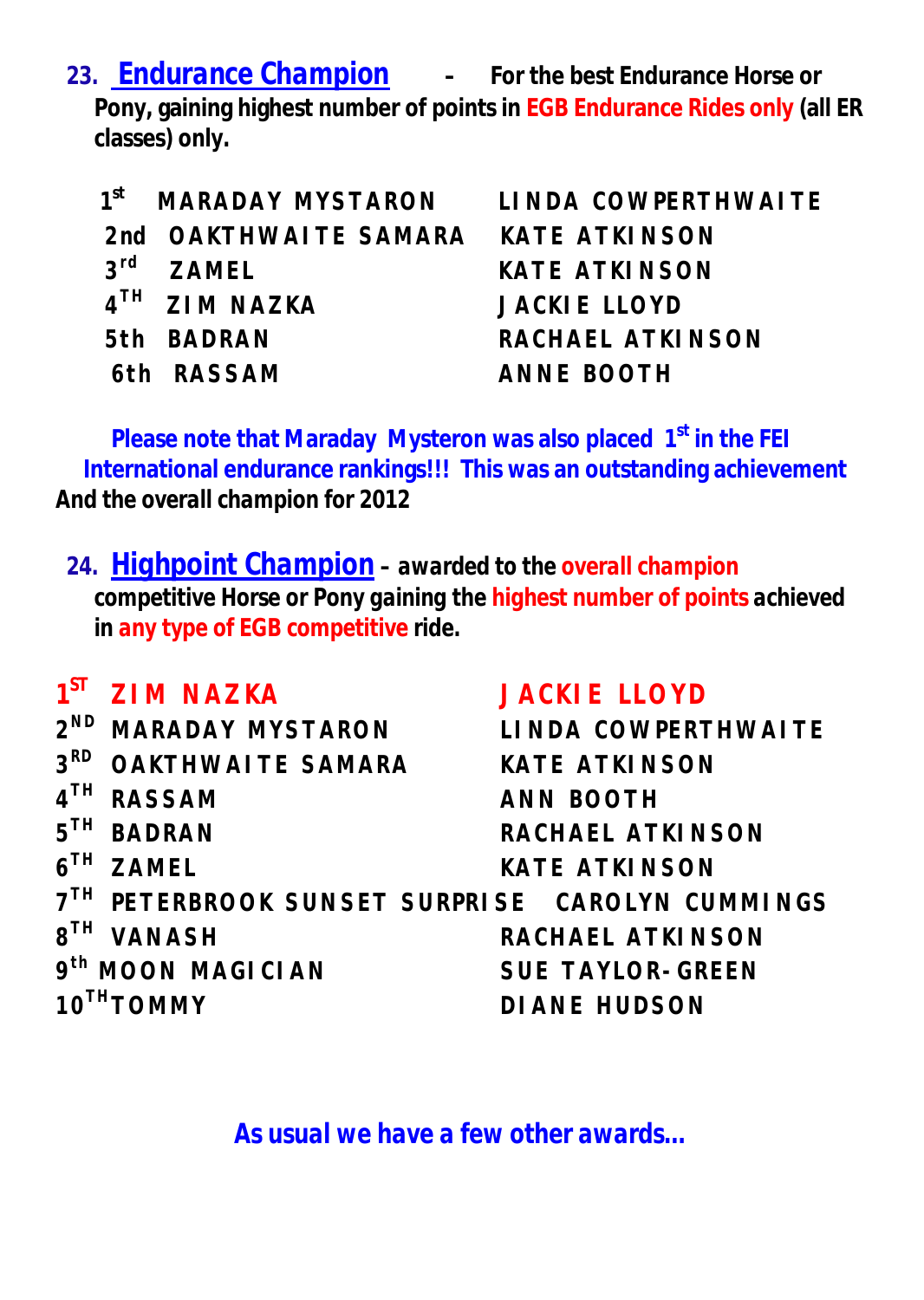*We awarded the Saar Companionship Trophy this year. Not awarded every year – only when someone nominates someone who they think has either helped or assisted with a particular incident or event or has generally been of valuable assistance throughout the season. That is the case this year – the person awarded this time is always willing to help anyone ,particularly when crewing , you know he will always willingly give you some water and assist in any way he can- nominated by Deb Bennett the award goes to .......*

## *LEN CUMMINGS- The Saar Companion Trophy*

*Life Time Achievement Awards important and touching awards to show some recognition for our horse companions who have sadly passed away during the previous competitive season and who always deserve to be remembered. This year we have two such companions those being*

*Hammadat - owned by Evelyn Helme– he completed 3765 km during his endurance career and achieved many national awards including National Champion. He was ridden by Evelyn and several of the young 'Helmery' for many years.*

*And also*

*Whispering Willow – owned by Glenda Griffin, who completed 900.5 kms in her endurance career ridden by Glenda*

*and*

*Last but not Least*